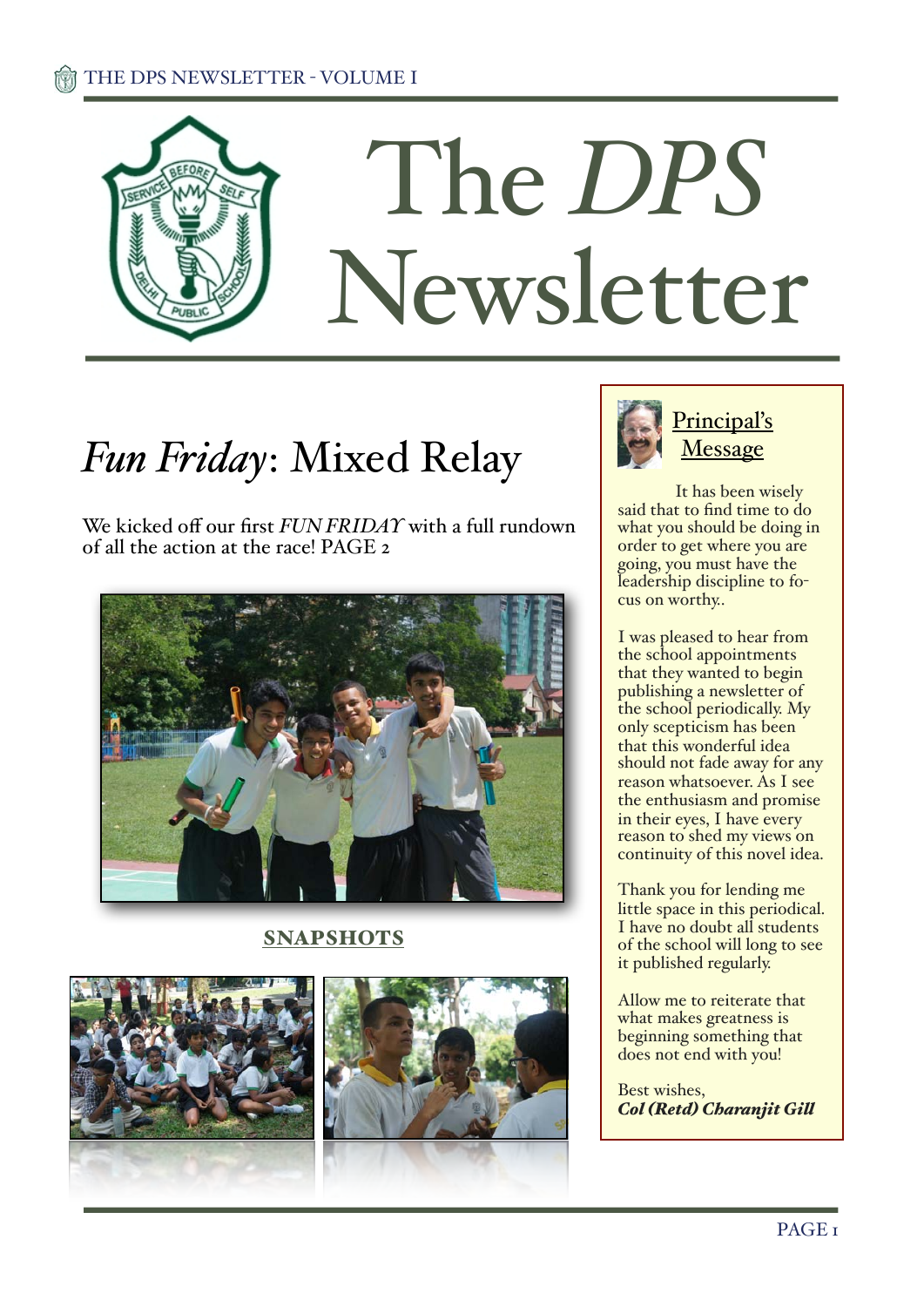#### FUN FRIDAY! - INTER-HOUSE MIXED RELAY RACE!



Spring house: Joint winners with Lake house!



Rohit brought Lake back into contention!



Anxious Captain!

On Friday, July 20<sup>th</sup>, the first '*Fun Friday'* was held at Charlton Park. A mixed relay race between 10 racers representing the four houses of our school took place, and what ensued was a hotly contested quest for the maximum 100 points. So which house took home the century of points? Read on to find out!

The race began at 2:30 p.m. The first runners were Shivam from Glacier, Rajdeep from Lake, Karan from Oasis and Kanhaiya from Spring.

According to the rules of the race, the first four representatives of each house were to run an extra 50m, with their path obstructed by hurdles. After a tough, challenging first round, the baton was passed to four girls from each house. Glacier took the lead early with Shivam passing the baton the earliest. Oasis passed the baton second and Spring, third. A few rounds later, Glacier slumped into third position, with Oasis and Spring taking advantage and moving into first and second respectively.

As the race neared its completion, Lake were in danger of finishing last. Spring overtook Oasis in the run for first spot after Reashika outran her competitors.

The race turned on its head when the baton was passed to Rohit. Arguably, the quickest among the students, Rohit bolted past his contenders to lead Lake into first spot winners with an initial 100 points! Spring finished second, Oasis third and Glacier, fourth.

An unpredictable outcome in which Glacier took the early lead, Spring took advantage of a little slump, and Lake took the maximum points after a late, late dash!

However, after disciplinary point deductions and fair play rewards, the spoils were shared by Spring and Lake as both collected an equal 90 points! Oasis ended with 55, in third place, while Glacier ended fourth with 20 points.

- *Sahaj Sood, XI AL*

| <b>HOUSE:</b>        | <b>Glacier</b> | <b>Lake</b> | <b>Oasis</b> | <b>Spring</b> |
|----------------------|----------------|-------------|--------------|---------------|
| <b>Points Earned</b> | 20             | 90          | 55           | 90            |
| <b>Total</b>         | 20             | 90          | 55           | 90            |
| <b>Position</b>      |                |             |              |               |

Mixed Relay Results